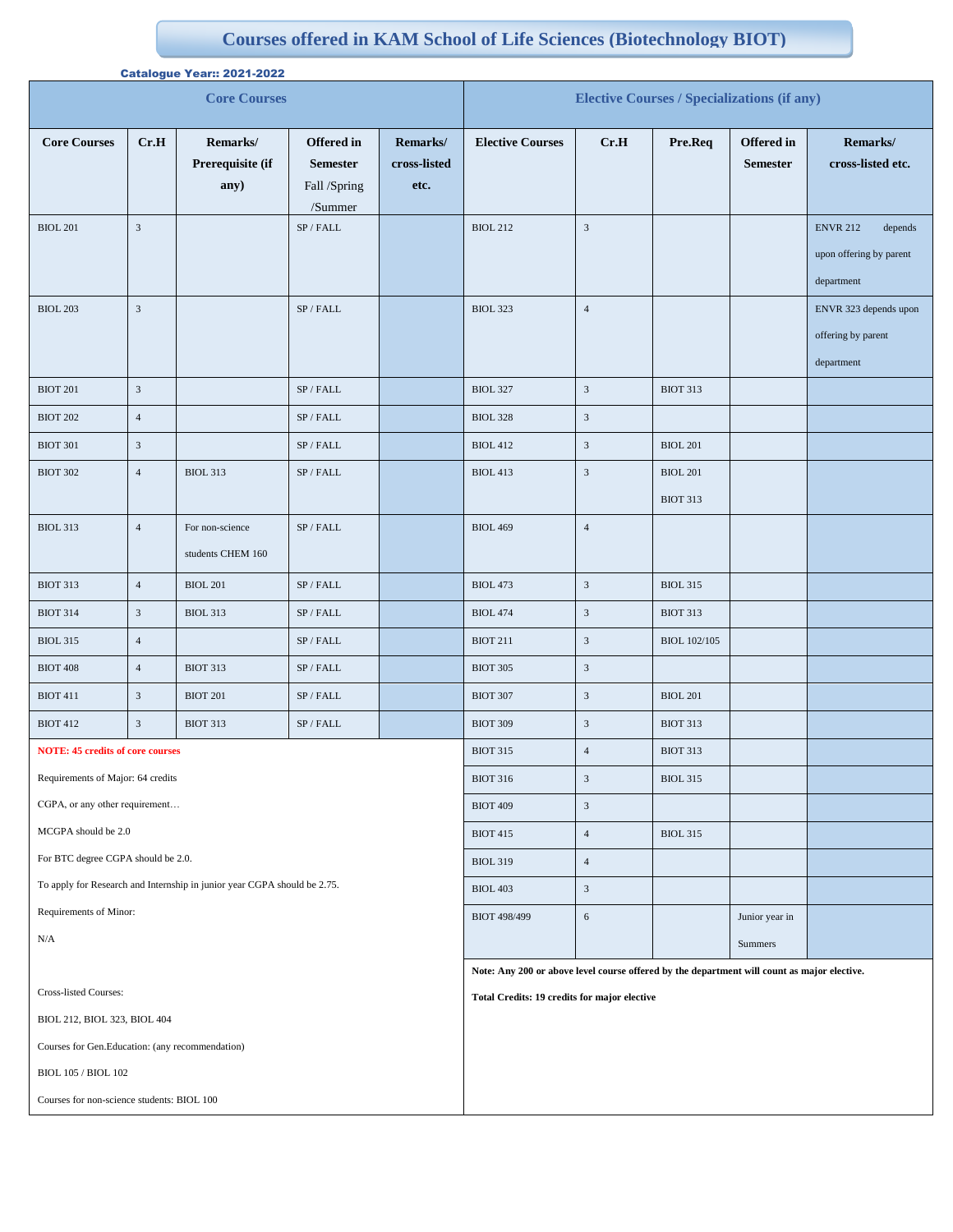## Mission Statement

To produce good quality academicians and scientists, and more importantly responsible citizens and good human beings.

Higher education opportunities:

Students with Biotechnology major can apply for a range of post graduate programs in both Pakistan and abroad. The department also offers MPhil (Biotechnology, Food safety and Quality Management, and Molecular Pathology and Genomics) and PhD (Biotechnology) programs. In addition, students can apply to postgraduate programs like biotechnology, microbiology, food science, healthcare and diagnostics, molecular biology, environmental sciences. NIBGE, CABB, NIAB (Faisalabad), CEMB, SBS, IBB, IBBt, PCSIR (Lahore) QAU (Islamabad), and ICCBS, UoK (Karachi) are among premier institutions of the country where students can apply.



Career Opportunities/Career Path:

Biotechnology major students can select academia or industry as a career path. Students, after graduating, can take up full-time employment. A career in industry will mean making a decision early on about whether your career will follow a research or a more administrative track. Jobs directly related to biotechnology in Pakistan include: clinical laboratory technician, microbiologist, diagnostics, research scientist/associate, agriculture and food industry. A degree in biotechnology is also useful in getting jobs pertaining to quality control and sales in technical companies.

.